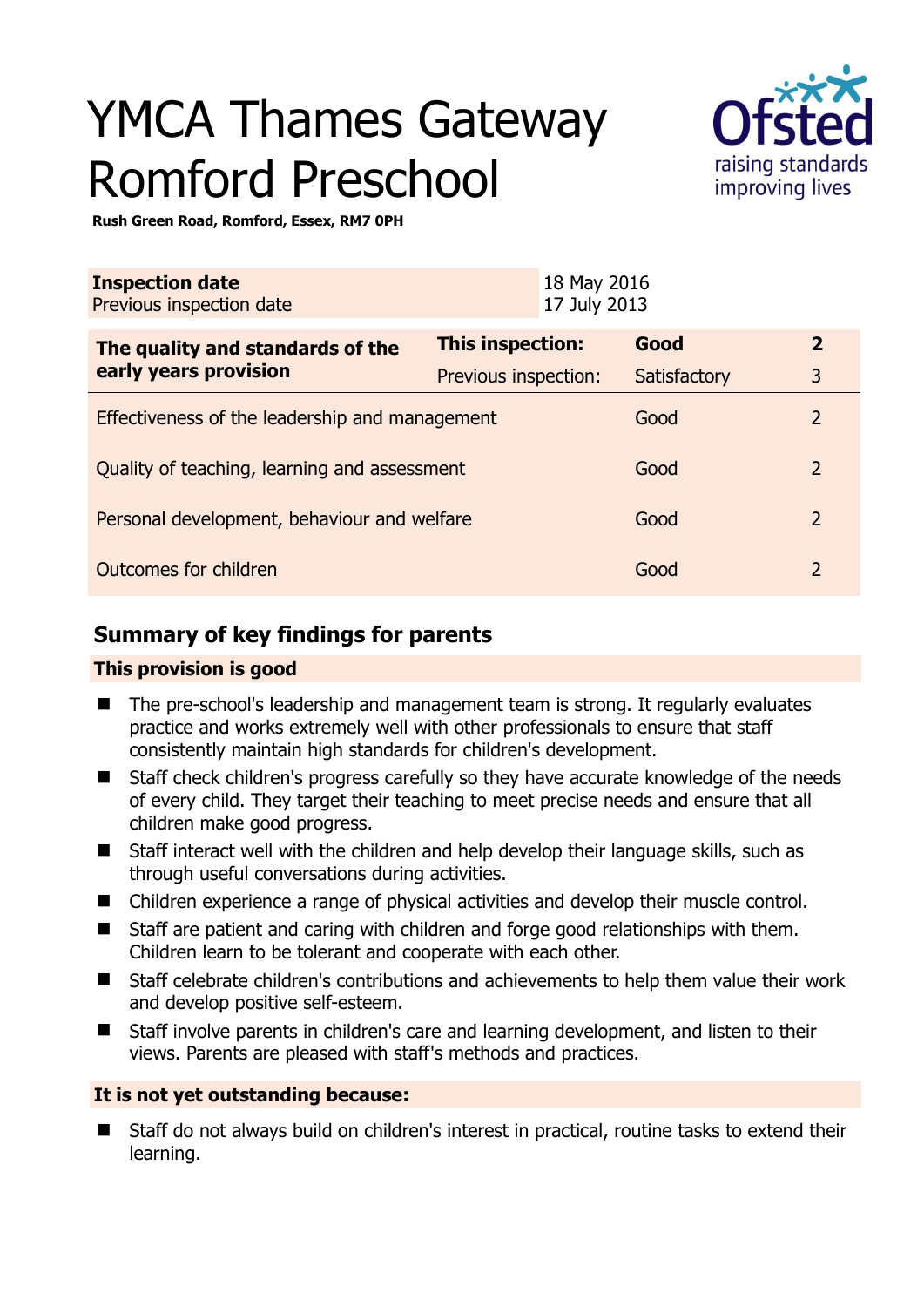## **What the setting needs to do to improve further**

## **To further improve the quality of the early years provision the provider should:**

■ make better use of opportunities that arise during routine activities to promote children's learning further.

## **Inspection activities**

- The inspector observed the quality of activities indoors and in the outside area.
- The inspector discussed observations of activities with the manager of the setting.
- The inspector spoke with the director of children's services and the local authority representative, held regular discussions with the nominated person and manager of the setting, and spoke with staff and children.
- The inspector took account of views of parents spoken with on the day of the inspection and parents' written feedback to the setting.
- The inspector looked at evidence of the suitability and qualifications of the staff, development plans, risk assessments, policies and procedures, and a range of other relevant documentation related to children's development and welfare.

# **Inspector**

Liz Kissane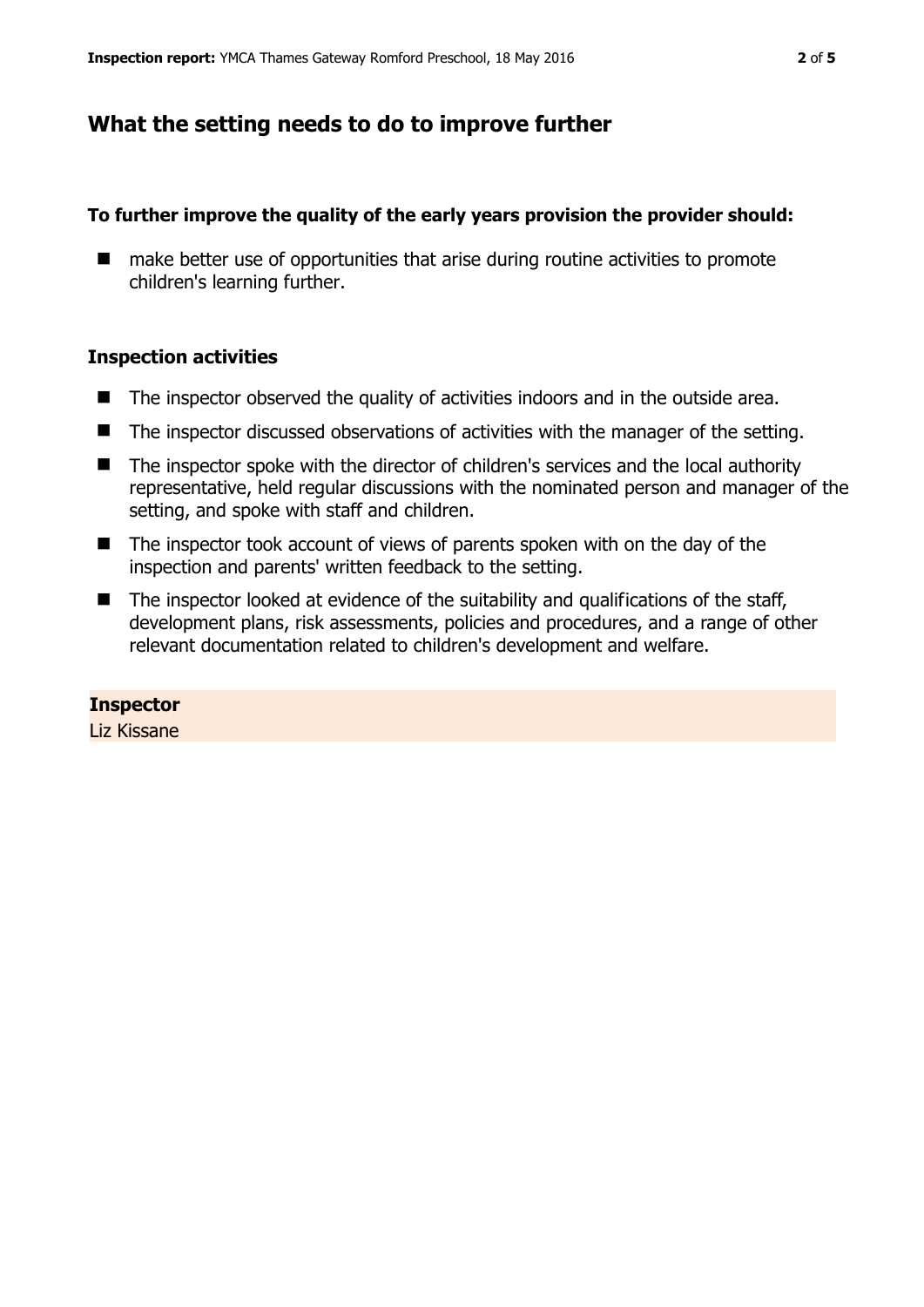# **Inspection findings**

## **Effectiveness of the leadership and management is good**

Leaders regularly monitor children's learning through observations, and constantly seek to improve staff's practice. Recent observations prompted training in how staff ask children questions. Staff now give children more time to think and reply. They support communication and language skills well. Robust recruitment and rigorous vetting procedures ensure all staff are suitable. Safeguarding is effective. All staff know and understand safeguarding procedures, which they follow closely to promote children's welfare and safety. Staff are alert for signs that children may be at risk, and know how to report concerns.

## **Quality of teaching, learning and assessment is good**

Staff provide well-planned activities to stimulate children's curiosity. For example, children learn about nature through watching a chrysalis turn into a butterfly, and extend this with relevant books. Staff encourage children to develop skills in manipulating and exploring objects and materials. Children practise mathematical skills, such as counting and naming shapes. They enjoy exploring materials first-hand; for example, they use their fingers and paintbrushes to paint with. Staff pay close attention to each child's development and are quick to adjust teaching to meet children's individual needs. They take swift and appropriate action to identify and close any gaps in children's learning.

## **Personal development, behaviour and welfare are good**

All staff have very positive attitudes to children, which help children feel emotionally secure. Staff speak gently and considerately with children to promote good manners. Children learn to put on their own coats and shoes, and to choose appropriate clothing for different activities in all weathers. Children enjoy playing together. For example, they take turns as they follow each other on a large tyre trail outdoors and listen carefully as an adult discreetly guides them to achieve the challenge. Children learn healthy lifestyles as they help themselves to a range of healthy snacks.

#### **Outcomes for children are good**

All children enjoy challenges, develop confidence and grow in independence. For example, they begin to recognise their names and to match letters to the sounds in their names. By the end of pre-school, children develop early writing and number skills to prepare them for their future learning.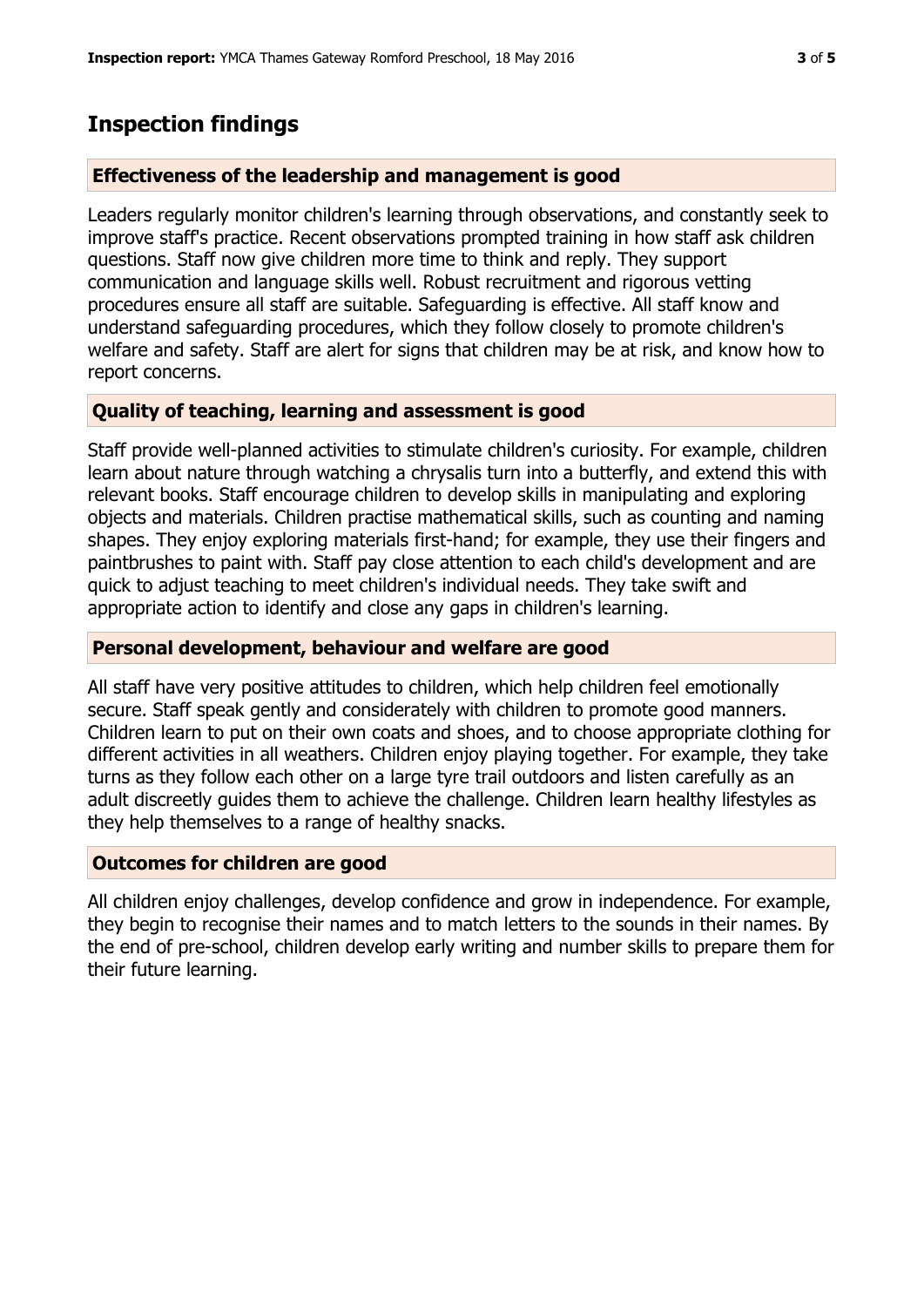# **Setting details**

| Unique reference number                             | 100261                                                                               |  |
|-----------------------------------------------------|--------------------------------------------------------------------------------------|--|
| <b>Local authority</b>                              | Barking & Dagenham                                                                   |  |
| <b>Inspection number</b>                            | 1028820                                                                              |  |
| <b>Type of provision</b>                            | Sessional provision                                                                  |  |
| Day care type                                       | Childcare - Non-Domestic                                                             |  |
| <b>Registers</b>                                    | Early Years Register, Compulsory Childcare<br>Register, Voluntary Childcare Register |  |
| Age range of children                               | $2 - 5$                                                                              |  |
| <b>Total number of places</b>                       | 24                                                                                   |  |
| Number of children on roll                          | 22                                                                                   |  |
| <b>Name of registered person</b>                    | YMCA THAMES GATEWAY                                                                  |  |
| <b>Registered person unique</b><br>reference number | RP521651                                                                             |  |
| Date of previous inspection                         | 17 July 2013                                                                         |  |
| <b>Telephone number</b>                             | 01708 766 211                                                                        |  |

YMCA Thames Gateway Romford Preschool was previously known as Romford YMCA Kids Out of School Care. The pre-school is located in the YMCA building in Romford, within the boroughs of Barking, Dagenham and Havering. The pre-school registered in 2012 and opens during school term time only. The pre-school opens from 9am until 12pm on Monday, Wednesday and Friday. On Tuesday and Thursday the pre-school opens from 9am until 1pm, including an optional lunch session from 12pm to 1pm. The pre-school receives funding to provide free early years education to children aged two and three years. The pre-school employs five members of staff who hold appropriate early years qualifications.

This inspection was carried out by Ofsted under sections 49 and 50 of the Childcare Act 2006 on the quality and standards of provision that is registered on the Early Years Register. The registered person must ensure that this provision complies with the statutory framework for children's learning, development and care, known as the early years foundation stage.

Any complaints about the inspection or the report should be made following the procedures set out in the guidance 'Complaints procedure: raising concerns and making complaints about Ofsted', which is available from Ofsted's website: www.gov.uk/government/organisations/ofsted. If you would like Ofsted to send you a copy of the guidance, please telephone 0300 123 4234, or email enquiries@ofsted.gov.uk.